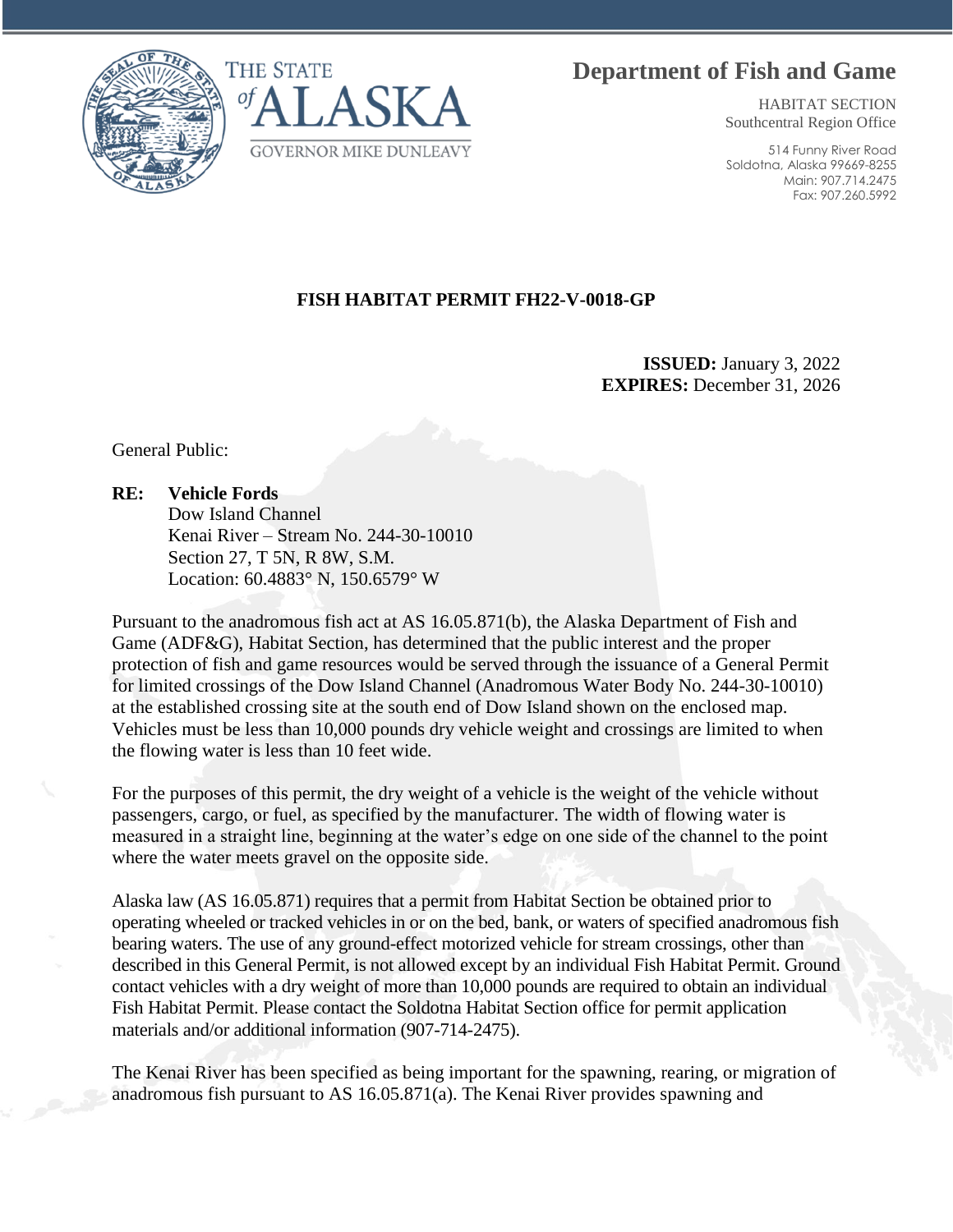migration habitat for Chinook, coho, chum, sockeye and pink salmon and other species of resident fish. In accordance with AS 16.05.871(d), the movement of wheeled and tracked vehicles less than 10,000 pounds dry vehicle weight on the bed and banks at the referenced stream ford is hereby authorized subject to the description above, the following stipulations, and permit terms:

- 1. Crossing the Dow Island Channel is limited to when the flowing water is less than 10 feet wide.
- 2. Crossings are authorized only at the established ford located between the south end of Dow Island and Fishermans Road shown on Map 1 (attached).
- 3. Streambanks, streambeds, or the existing ford shall not be modified, expanded, repaired, or otherwise changed without the prior written approval of ADF&G, Habitat Section.
- 4. There shall be no removal or disturbance of vegetation or vegetated streambanks; no vehicles shall be operated on the vegetated streambanks or in a manner or location that induces erosion or sedimentation of the Kenai River channel.

## **Permit Terms**

The vehicle owner and operator (permittee), or the legal guardian of minor dependents, is responsible for the actions of contractors, agents, or other persons who participate in the approved activity. For any activity that deviates from this approval, the responsible party shall notify Habitat Section and obtain written approval in the form of an individual permit before beginning the activity. Any action taken by the permittee or agent of the permittee which increases the scope of the approved activity or that negates, alters, or minimizes the intent or effectiveness of any stipulation contained in this permit will be deemed a significant deviation from the approved activity. The final determination as to the significance of any deviation and the need for an individual permit is a Habitat Section responsibility. Therefore, it is recommended that Habitat Section be consulted immediately when a deviation from the approved activity is being considered.

This letter constitutes a permit issued under the authority of AS 16.05.871 and must be retained on site during project activities. Please be advised that this determination applies only to Habitat Section regulated activities; other agencies also may have jurisdiction under their respective authorities. This determination does not relieve you of your responsibility to secure other state, federal, or local permits. You are still required to comply with all other applicable laws.

In addition to the penalties provided by law, this permit may be terminated or revoked for failure to comply with its provisions or failure to comply with applicable statutes and regulations. You shall mitigate any adverse effect upon fish or wildlife, their habitats, or any restriction or interference with public use that the commissioner determines was a direct result of your failure to comply with this permit or any applicable law.

You shall indemnify, save harmless, and defend the department, its agents, and its employees from any and all claims, actions, or liabilities for injuries or damages sustained by any person or property arising directly or indirectly from permitted activities or your performance under this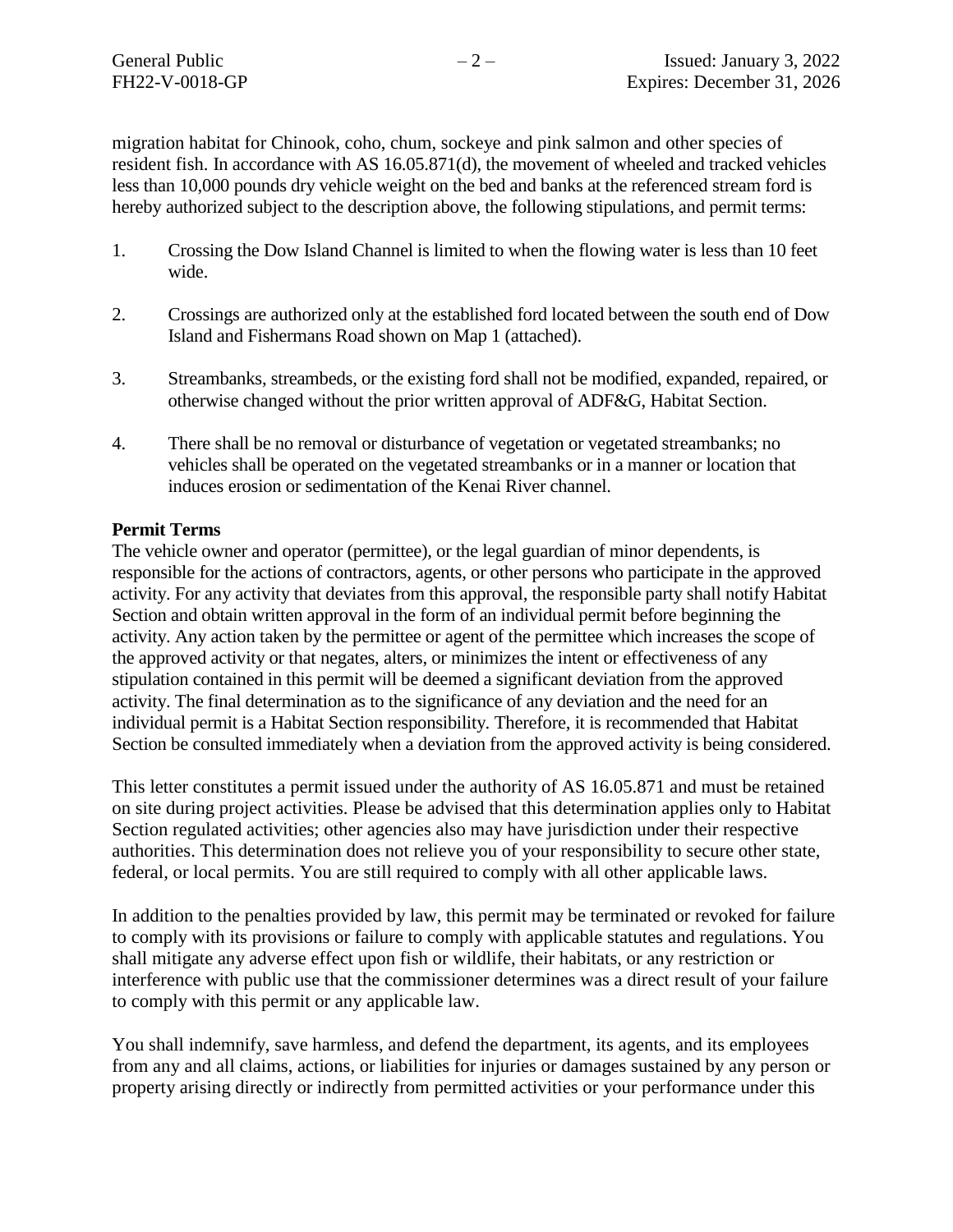permit. However, this provision has no effect if, and only if, the sole proximate cause of the injury is the department's negligence.

You may appeal this permit decision relating to AS 16.05.871 in accordance with the provisions of AS 44.62.330-630.

Please direct questions about this permit to Habitat Biologist Kaitlynn Cafferty at (907) 714 2481 or e-mail at [kaitlynn.cafferty@alaska.gov.](mailto:kaitlynn.cafferty@alaska.gov)

Sincerely,

Doug Vincent-Lang Commissioner

Tony Munter

By: Tony Munter Kenai Peninsula Area Manager ADF&G, Habitat Section

Enclosure: Map 1

cc: KRC File

By email only:

AWT Soldotna ADF&G Soldotna ADNR/DPOR (Division of Parks and Outdoor Recreation)